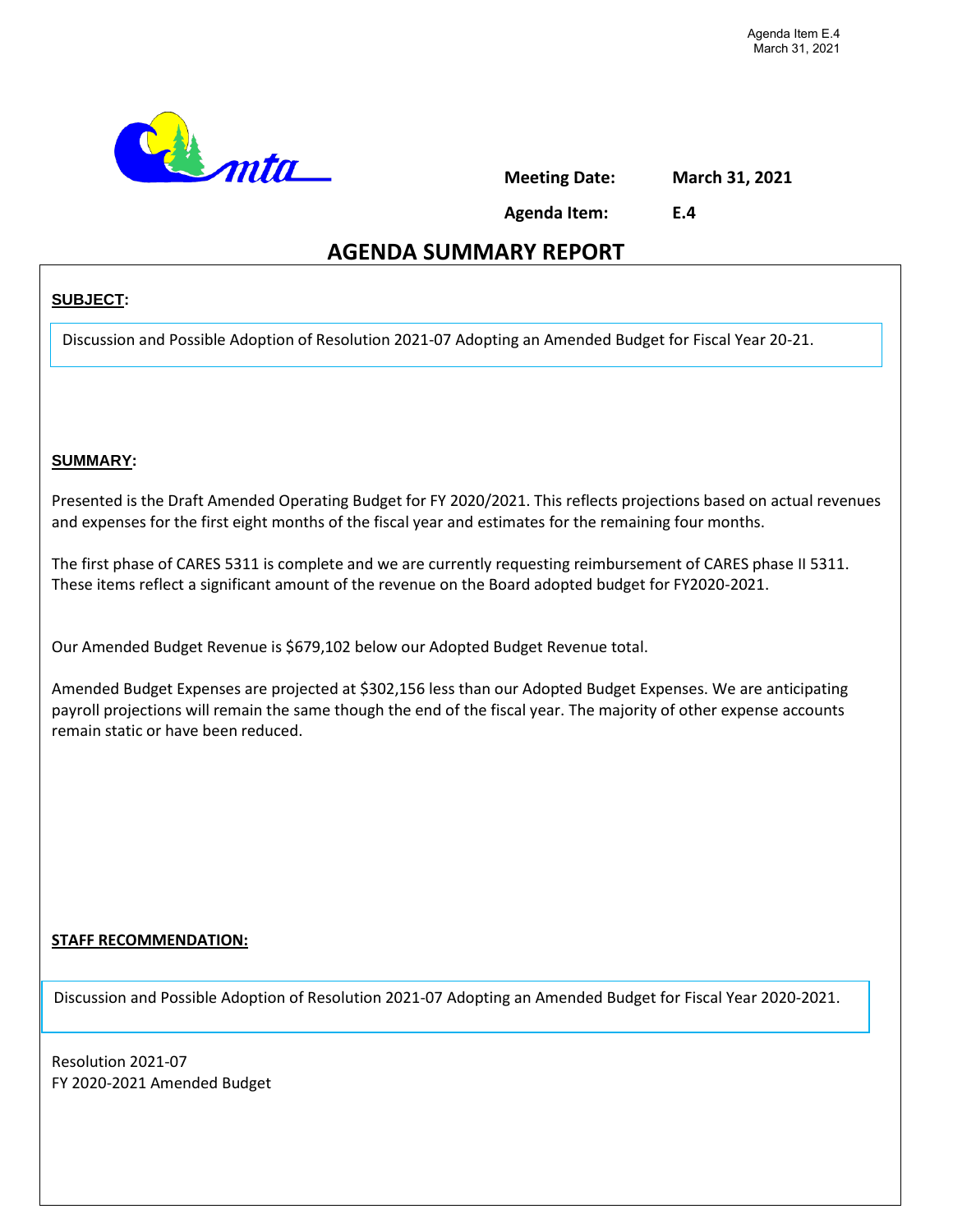

#### **MENDOCINO TRANSIT AUTHORITY**

#### **RESOLUTION 2021-07**

#### **ADOPTION OF AMENDED OPERATING BUDGET**

#### **FOR FISCAL YEAR 20-21**

**WHEREAS,** MTA policy calls for the adoption of annual balanced budgets; and

*WHEREAS*, MTA Board of Directors approved a Final Operating Budget for Fiscal Year 2020-2021 on June 24, 2020.

*WHEREAS*, The Board wishes to further amend the Fiscal Year 20-21 Operating Budget to reflect the additional funding to MTA from the CARES Phase 1 and CARES Phase 2 funding; and

**WHEREAS**, MTA Staff has reviewed the Fiscal Year 20-21 Adopted Budget and made adjustments due to the increased revenue related to the Covid-19 Pandemic.

**WHEREAS**, staff has prepared, and the Board of Directors has reviewed, all details of this budget.

**NOW, THEREFORE, BE IT RESOLVED** that the MTA Board of Directors hereby Adopts the Amended Fiscal Year 2020-2021 Operating Budget presented to the Board on March 31, 2021, as may be revised at the meeting.

Adoption of this Resolution was moved by Director and seconded by Director \_\_\_\_\_ at a regular meeting of the MTA Board of Directors on March 31, 2021 by the following roll call vote:

\_\_\_\_\_\_\_\_\_\_\_\_\_\_\_\_\_\_\_\_\_\_\_\_\_\_\_\_\_ \_\_\_\_\_\_\_\_\_\_\_\_\_\_\_\_\_\_\_\_\_\_\_\_\_\_\_\_\_

AYES:

NOES:

ABSTAIN:

ABSENT:

ATTEST:

Saprina Rodriguez, Chair **Jacob King, Executive Director**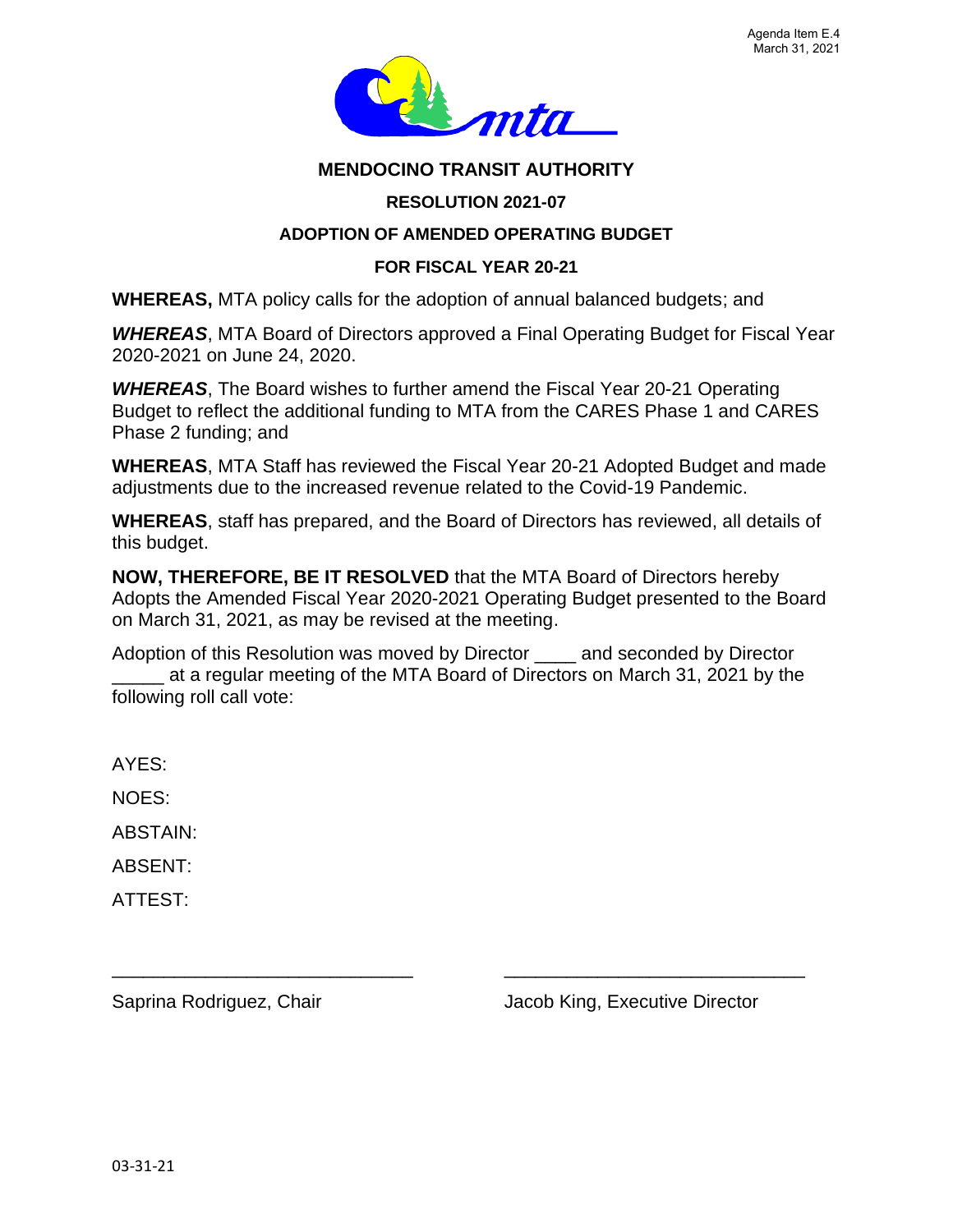#### **MENDOCINO TRANSIT AUTHORITY 2020/21 BUDGET W/ LINE ITEM BREAKDOWN**

### **MTA 2020-2021 AMENDED (Updated as needed due to COVID19)**

| <b>ACCOUNT</b> | <b>TITLE</b>                               | <b>FY 2019-20 FINAL</b><br><b>BUDGET</b> | FY 2019-20 PROJ Year-End | FY 2020-2021 Adopted | FY 2020-2021 Amended | <b>ADDITIONAL INFORMATION</b> |
|----------------|--------------------------------------------|------------------------------------------|--------------------------|----------------------|----------------------|-------------------------------|
|                | <b>OPERATING</b>                           |                                          |                          |                      |                      |                               |
| 50010          | <b>LABOR</b>                               |                                          |                          |                      |                      |                               |
| 50100          | Operators Wages-Fixed Route-Ukiah          | \$1,423,000.00                           | \$1,550,616.00           | \$436,748.00         | \$436,748.00         |                               |
| 50125          | Operators Wages - Fixed Route - Fort Bragg |                                          |                          | \$226,830.00         | \$226,830.00         |                               |
| 50175          | Operators Wages - South Coast              |                                          |                          | \$185,850.00         | \$185,850.00         |                               |
| 50200          | Operators Wages - DAR - Inland             |                                          |                          | \$98,000.00          | \$98,000.00          |                               |
| 50225          | Operators Wages - DAR - Fort Bragg         |                                          |                          | \$81,480.00          | \$81,480.00          |                               |
| 50250          | Operations - Dispatch                      | \$165,682.00                             | \$164,000.00             | \$169,200.00         | \$169,200.00         |                               |
| 50300          | Maintenance & Facilities Salaries & Wages  | \$372,000.00                             | \$285,000.00             | \$291,075.00         | \$291,075.00         |                               |
| 50400          | <b>Administrative Salaries</b>             | \$532,000.00                             | \$498,000.00             | \$589,117.00         | \$589,117.00         |                               |
| 50500          | Administrative Staff                       | \$198,000.00                             | \$147,000.00             | \$112,174.00         | \$112,174.00         |                               |
| 50575          | Longevity                                  |                                          |                          | \$19,760.00          | \$19,760.00          |                               |
|                | <b>TOTAL SALARIES</b>                      | \$2,690,682.00                           | \$2,644,616.00           | \$2,210,234.00       | \$2,210,234.00       |                               |

| 51000 | <b>BENEFITS</b>                     |                |                |                |                |  |
|-------|-------------------------------------|----------------|----------------|----------------|----------------|--|
| 51100 | FICA/Medicare                       | \$31,000.00    | \$28,500.00    | \$31,930.00    | \$35,400.00    |  |
| 51125 | Pension Plan (CalPERS)              | \$192,000.00   | \$192,000.00   | \$192,000.00   | \$176,820.00   |  |
| 51150 | CalPERS Unfunded Liability          | \$113,000.00   | \$113,000.00   | \$132,705.00   | \$132,705.00   |  |
| 51175 | ICMA Retirement Plan                | \$6,200.00     | \$800.00       | \$1,200.00     | \$2,000.00     |  |
| 51200 | <b>Medical Plan</b>                 | \$662,000.00   | \$662,000.00   | \$668,620.00   | \$575,000.00   |  |
| 51260 | Dental Plan- FSA - COBRA Admin      | \$30,470.40    | \$32,000.00    | \$32,960.00    | \$24,400.00    |  |
| 51300 | Vision Plan                         | \$3,240.00     | \$6,562.00     | \$3,337.20     | \$1,980.00     |  |
| 51325 | ife Insurance                       | \$8,640.00     | \$7,500.00     | \$8,899.20     | \$6,600.00     |  |
| 51350 | 457 MTA Match                       | \$86,000.00    | \$70,000.00    | \$88,580.00    | \$63,000.00    |  |
| 51375 | Worker's Compensation Insurance     | \$152,000.00   | \$152,000.00   | \$175,000.00   | \$175,000.00   |  |
| 51450 | Unemployment Insurance              | \$15,000.00    | \$19,500.00    | \$27,500.00    | \$130,000.00   |  |
| 51600 | Uniforms & Work Clothing Allowances | \$19,000.00    | \$8,000.00     | \$10,500.00    | \$6,000.00     |  |
| 51650 | Air Med Services (REACH)            | \$3,300.00     | \$3,000.00     | \$3,500.00     | \$3,000.00     |  |
| 51675 | Misc.                               | \$5,500.00     | \$2,700.00     | \$3,200.00     | \$1,200.00     |  |
| 51700 | Cash IN Lieu                        |                | \$88,000.00    |                |                |  |
|       |                                     | \$1,327,350.00 | \$1,385,562.00 | \$1,379,931.40 | \$1,333,105.00 |  |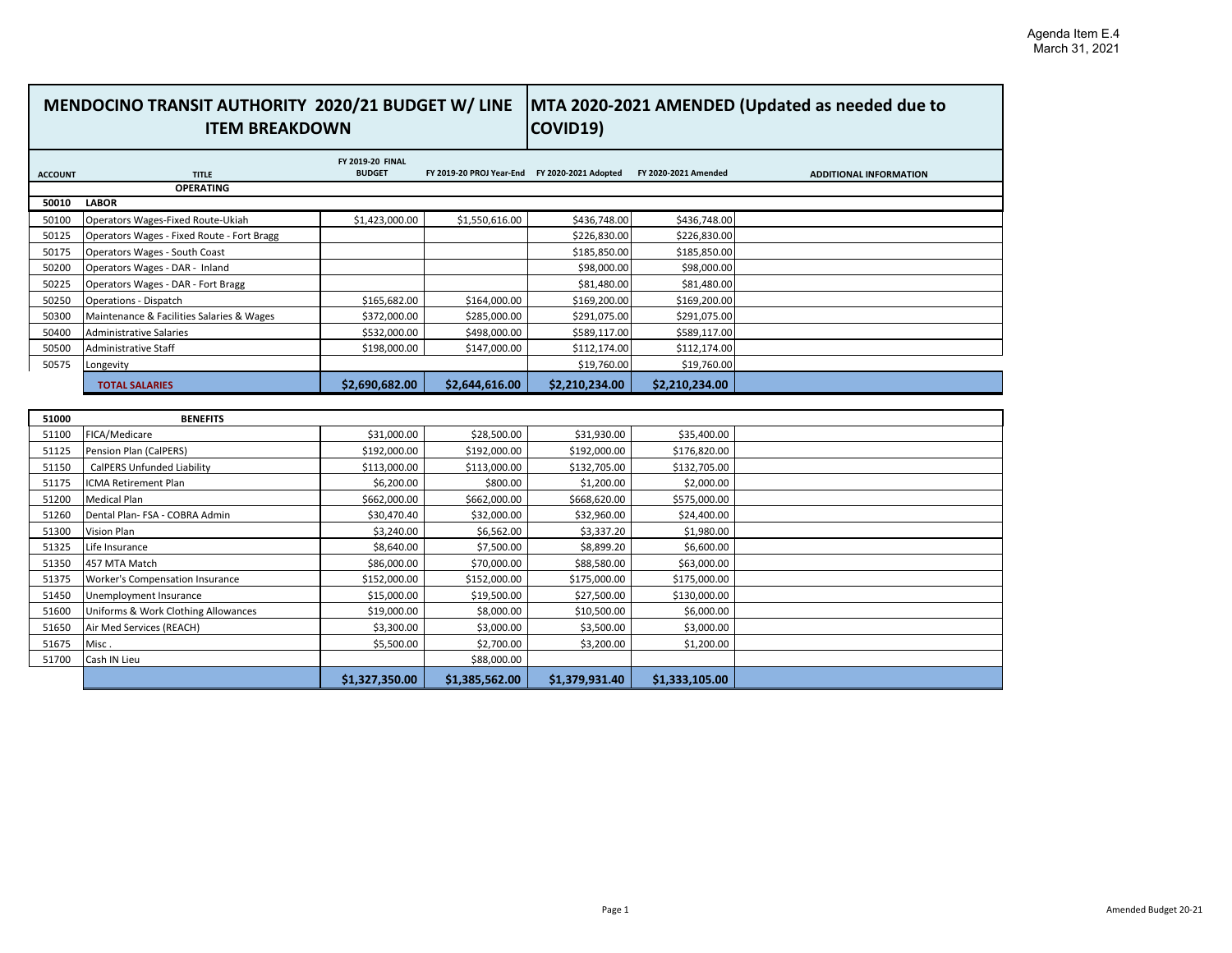#### MENDOCINO TRANSIT AUTHORITY 2020/21 BUDGET W/ LINE |MTA 2020-2021 AMENDED (Updated as needed due to **ITEM BREAKDOWN**

# **COVID19)**

| <b>ACCOUNT</b> | <b>TITLE</b>                                  | <b>FY 2019-20 FINAL</b><br><b>BUDGET</b> | FY 2019-20 PROJ Year-End | FY 2020-2021 Adopted | FY 2020-2021 Amended | <b>ADDITIONAL INFORMATION</b> |
|----------------|-----------------------------------------------|------------------------------------------|--------------------------|----------------------|----------------------|-------------------------------|
| 52000          | <b>SERVICE/USER FEES</b>                      |                                          |                          |                      |                      |                               |
| 52100          | Vehicle Technical Services (outsourcing)      | \$2,700.00                               | \$7,200.00               | \$8,500.00           | \$8,500.00           |                               |
| 52125          | Towing                                        | \$2,700.00                               | \$2,900.00               | \$3,200.00           | \$1,000.00           |                               |
| 52150          | <b>Property Maintenance Services</b>          | \$4,500.00                               | \$5,500.00               | \$5,500.00           | \$5,500.00           |                               |
| 52170          | <b>Contract IT Services</b>                   | \$32,500.00                              | \$3,500.00               | \$32,100.00          | \$9,750.00           |                               |
| 52250          | Legal Counsel                                 | \$21,000.00                              | \$10,000.00              | \$10,500.00          | \$16,000.00          |                               |
| 52275          | <b>Purchased Transportation (Willits DAR)</b> | \$900.00                                 | \$1,000.00               | \$1,200.00           | \$1,970.00           |                               |
| 52300          | Marketing                                     | \$32,000.00                              | \$40,000.00              | \$15,000.00          | \$8,000.00           |                               |
| 52325          | Advertising, Legal Notices                    | \$35,000.00                              | \$21,250.00              | \$15,000.00          | \$18,000.00          |                               |
| 52400          | Software Maintenance Fees                     | \$3,250.00                               | \$200.00                 | \$14,250.00          | \$40,000.00          |                               |
| 52420          | Drug and Alcohol Services                     | \$12,000.00                              | \$8,575.00               | \$11,000.00          | \$6,000.00           |                               |
| 52500          | <b>Facility Security System</b>               | \$7,200.00                               |                          | \$7,200.00           | \$1,500.00           |                               |
| 52550          | Accident / Incident Payables                  | \$12,000.00                              | \$13,125.00              | \$15,000.00          | \$15,000.00          |                               |
| 52600          | Professional & Technical Services             | \$65,000.00                              | \$75,000.00              | \$75,000.00          | \$97,500.00          |                               |
|                | Outside Labor                                 |                                          |                          |                      |                      |                               |
|                | <b>TOTAL SERVICES / USER FEES</b>             | \$230,750.00                             | \$188,250.00             | 213,450.00           | 228,720.00           |                               |

| 53000 | <b>MATERIALS &amp; SUPPLIES CONSUMED</b> |              |              |              |              |  |
|-------|------------------------------------------|--------------|--------------|--------------|--------------|--|
| 53100 | Fuel                                     | \$450,000.00 | \$425,000.00 | \$450,000.00 | \$300,000.00 |  |
| 53150 | Tires                                    | \$30,000.00  | \$27,000.00  | \$30,000.00  | \$25,000.00  |  |
| 53200 | Lubrication                              | \$11,000.00  | \$21,000.00  | \$25,000.00  | \$10,000.00  |  |
| 53250 | Tools                                    | \$3,500.00   | \$700.00     | \$1,500.00   | \$1,500.00   |  |
| 53300 | Vehicle Maintenance & Repair Parts       | \$53,000.00  | \$42,500.00  | \$53,000.00  | \$35,000.00  |  |
| 53325 | <b>Expense Parts</b>                     | \$3,100.00   | \$600.00     | \$2,100.00   | \$2,100.00   |  |
| 53350 | Shop Supplies (consumables)              | \$6,200.00   | \$21,500.00  | \$21,500.00  | \$1,200.00   |  |
| 53400 | <b>Vehicle Accessories</b>               | \$1,200.00   | \$1,000.00   | \$1,200.00   | \$0.00       |  |
| 53450 | Facilities Maintenance & Repair Parts    | \$25,000.00  | \$19,500.00  | \$30,000.00  | \$20,000.00  |  |
| 53550 | <b>Office Supplies</b>                   | \$19,500.00  | \$53,000.00  | \$37,500.00  | \$25,000.00  |  |
| 53670 | Computer Programs & Supplies             | \$10,000.00  | \$0.00       | \$5,000.00   | \$5,500.00   |  |
| 53650 | Printing (Schedules, brochures)          | \$15,000.00  | \$10,500.00  | \$15,000.00  | \$7,000.00   |  |
| 53700 | Safety & Emergency Supplies              | \$2,500.00   | \$350.00     | \$1,500.00   | \$500.00     |  |
| 53750 | <b>Other Materials &amp; Supplies</b>    | \$8,500.00   | \$125.00     | \$5,500.00   | \$14,000.00  |  |
|       | TOTAL MATERIALS & SUPPLIES               | \$638,500.00 | \$622,775.00 | \$678,800.00 | \$446,800.00 |  |

| 54000 | <b>UTILITES</b>                              |             |             |             |             |  |
|-------|----------------------------------------------|-------------|-------------|-------------|-------------|--|
| 54100 | MTA Base: Water, Sewer & Solid Waste         | \$20,900.00 | \$7,500.00  | \$12,000.00 | \$9,300.00  |  |
| 54125 | FB Base: Water, Sewer & Solid Waste, Propane | \$4,800.00  | \$3,000.00  | \$3,200.00  | \$3,900.00  |  |
| 54150 | Willits Base: Water, Sewer & Solid Waste     | \$2,100.00  | \$1,750.00  | \$2,000.00  | \$1,800.00  |  |
| 54200 | PG&E: Ukiah, Fort Bragg, Willits             | \$9,500.00  | \$8,875.00  | \$9,500.00  | \$7,600.00  |  |
| 54300 | TPX: Ukiah Phones/Internet                   | \$20,500.00 | \$25,500.00 | \$25,000.00 | \$39,600.00 |  |
| 54325 | Comcast: Fort Bragg Phones/Internet          | \$3,100.00  | \$750.00    | \$1,500.00  | \$1,100.00  |  |
| 54350 | SEAKAY: South Coast Telephone/Internet       | \$1,600.00  |             | \$1,500.00  | \$0.00      |  |
| 54400 | Verizon: Admin/OPS Cellular                  | \$13,500.00 | \$23,500.00 | \$25,000.00 | \$22,000.00 |  |
|       | <b>TOTAL UTILITIES</b>                       | \$76,000.00 | \$70,875.00 | \$79,700.00 | \$85,300.00 |  |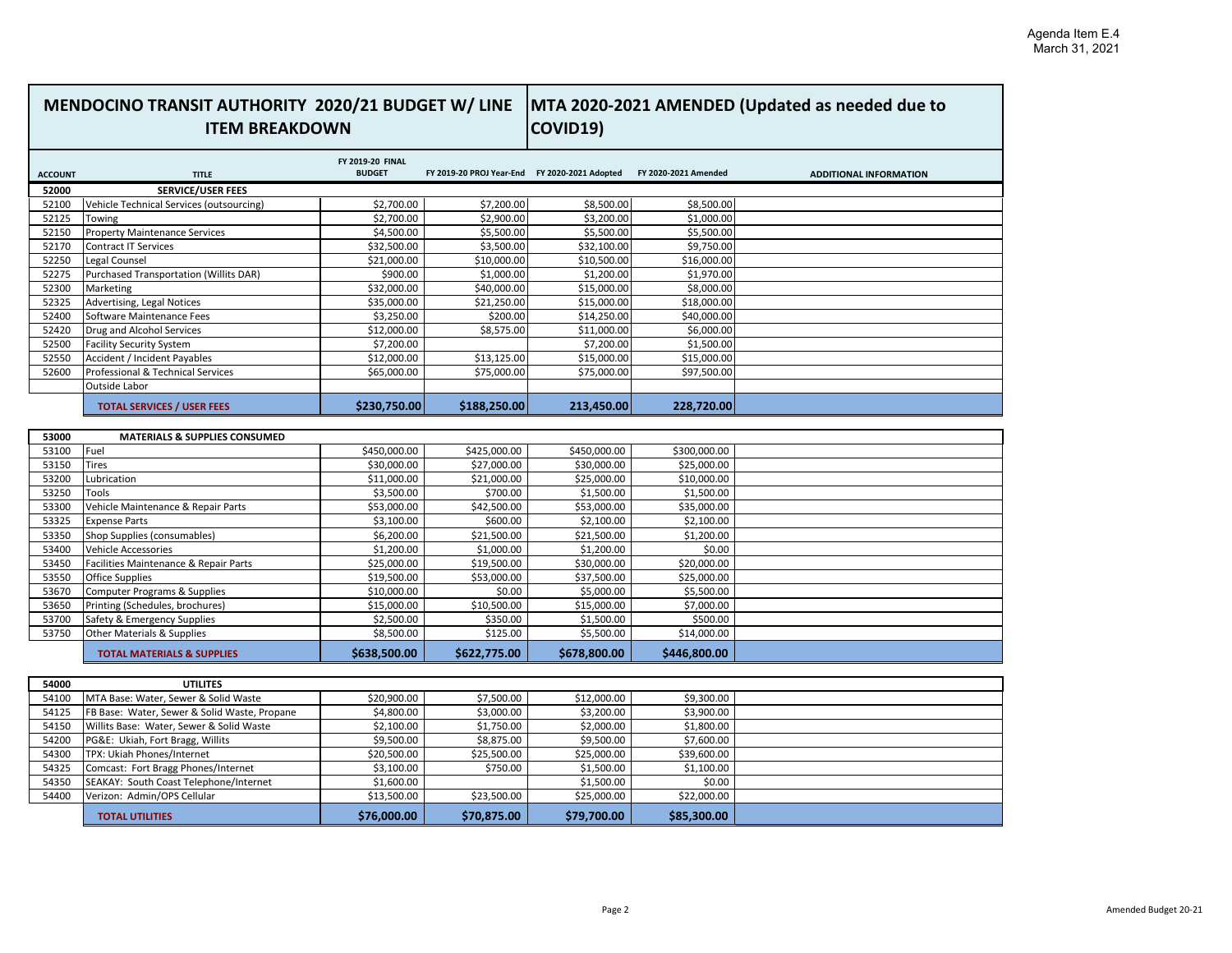#### **ACCOUNT TITLE FY 2019-20 FINAL BUDGET FY 2019-20 PROJ Year-End FY 2020-2021 Adopted FY 2020-2021 Amended ADDITIONAL INFORMATION MTA 2020-2021 AMENDED (Updated as needed due to COVID19) MENDOCINO TRANSIT AUTHORITY 2020/21 BUDGET W/ LINE ITEM BREAKDOWN 56000 VEHICLE, CASUALTY & LIABILITY COSTS** 56100 Premiums for Liability & Property Dam.Risk Ins. | \$370,000.00 | \$350,000.00 | \$390,000.00 \$350,000.00 **TOTAL CASUALTY & LIABILITY COSTS \$370,000.00 \$350,000.00 \$390,000.00 \$350,000.00**

|                |                                       | FY 2019-20 PROPOSED       |                          |                      |                      |                               |
|----------------|---------------------------------------|---------------------------|--------------------------|----------------------|----------------------|-------------------------------|
| <b>ACCOUNT</b> | <b>TITLE</b>                          | <b>PRELIMINARY BUDGET</b> | FY 2019-20 PROJ Year-End | FY 2020-2021 Adopted | FY 2020-2021 Amended | <b>ADDITIONAL INFORMATION</b> |
| 57000          | <b>TAXES</b>                          |                           |                          |                      |                      |                               |
| 57100          | Taxes - State Board of Equalization   | \$35,000.00               | \$4,500.00               | \$5,000.00           | \$600.00             |                               |
| 57200          | Vehicle Licensing & Registration Fees |                           |                          |                      |                      |                               |
| 57200          | Other Licensing Fees & Taxes          | \$5,000.00                | \$2,000.00               | \$2,500.00           | \$1,700.00           |                               |
|                | <b>TOTAL TAXES</b>                    | \$40,000.00               | \$6,500.00               | \$7,500.00           | \$2,300.00           |                               |

| 58000 | <b>MISCELLANEOUS</b>                              |             |             |             |             |  |
|-------|---------------------------------------------------|-------------|-------------|-------------|-------------|--|
| 58050 | Dues & Subscriptions                              | \$7,300.00  | \$10,250.00 | \$10,250.00 | \$10,250.00 |  |
| 58200 | Travel                                            | \$7,500.00  | \$14,500.00 | \$7,500.00  | \$7,500.00  |  |
| 58225 | <b>Board Expenses</b>                             | \$7,300.00  | \$500.00    | \$5,500.00  | \$500.00    |  |
| 58300 | Safety Program (Awards-Banquets-Employee Incent.) | \$6,500.00  | \$4,500.00  | \$4,500.00  | \$1,000.00  |  |
| 58400 | Training (Classes, Seminars & Materials)          | \$5,250.00  | \$3,500.00  | \$3,500.00  | \$3,500.00  |  |
| 58450 | CDL and DOT Physical Expenses                     | \$4,000.00  |             | \$3,500.00  | \$2,500.00  |  |
| 58600 | <b>Other Miscellaneous</b>                        | \$7,500.00  | \$1,000.00  | \$3,500.00  | \$2,500.00  |  |
|       | <b>TOTAL MISCELLANEOUS</b>                        | \$45,350.00 | \$34,250.00 | \$38,250.00 | \$27,750.00 |  |

| 59000 | <b>LEASES &amp; RENTALS</b>         |                |                |                |                |  |
|-------|-------------------------------------|----------------|----------------|----------------|----------------|--|
| 59100 | Leases and Rentals                  | \$19,000.00    | \$10,000.00    | \$10,000.00    | \$21,500.00    |  |
|       | <b>TOTAL LEASES &amp; RENTALS</b>   | \$19,000.00    | \$10,000.00]   | \$10,000,00    | \$21,500.00    |  |
|       |                                     |                |                |                |                |  |
|       | <b>TOTAL OPERATING EXPENDITURES</b> | \$5,437,632.00 | \$5,312,828.00 | \$5,007,865.40 | \$4,705,709.00 |  |